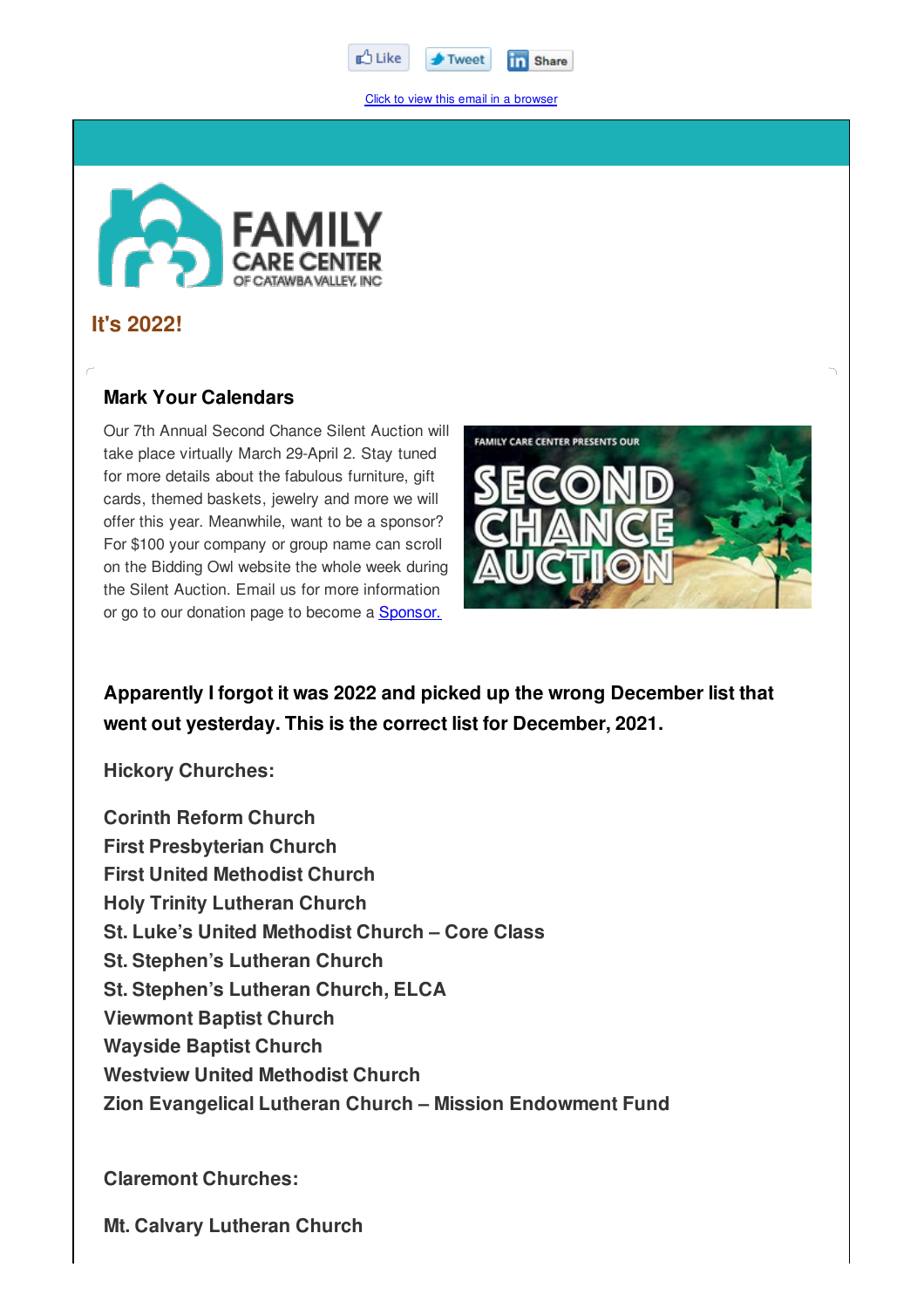**Newton Churches:**

**Friendship United Methodist Church**

**Individual Contributions:**

**Judith Abee Beth Ansley Louise Brannock Luther & Anne Beaver Norma Boggs Neil & Margaret Bolick Dr. Robert Boyd & Dr. Sarbjeet Sran Dr. David & Martha Branyon Robert & Susan Broome Carl & Jennifer Bunton Michael & Gwen Butler Todd & Debra Byrd Don & Amy Campbell James & Deidra Chandler George Clark Ted & Lucy Corwin Hilka Cox Ralph Dell Gaye S. Dickinson Mark & Tracy Dirks Meredith Donaldson Arthur Drumheller David L. Dunagan David & Jennifer Duralia Margaret Edwards Jane Earnest Sue Karen Falls Mr. & Mrs. Richard Frank Dennis & Sybil Good Robert & Martha Glenn Richard & Kathryn Greenhouse Frank & Glenda Greene**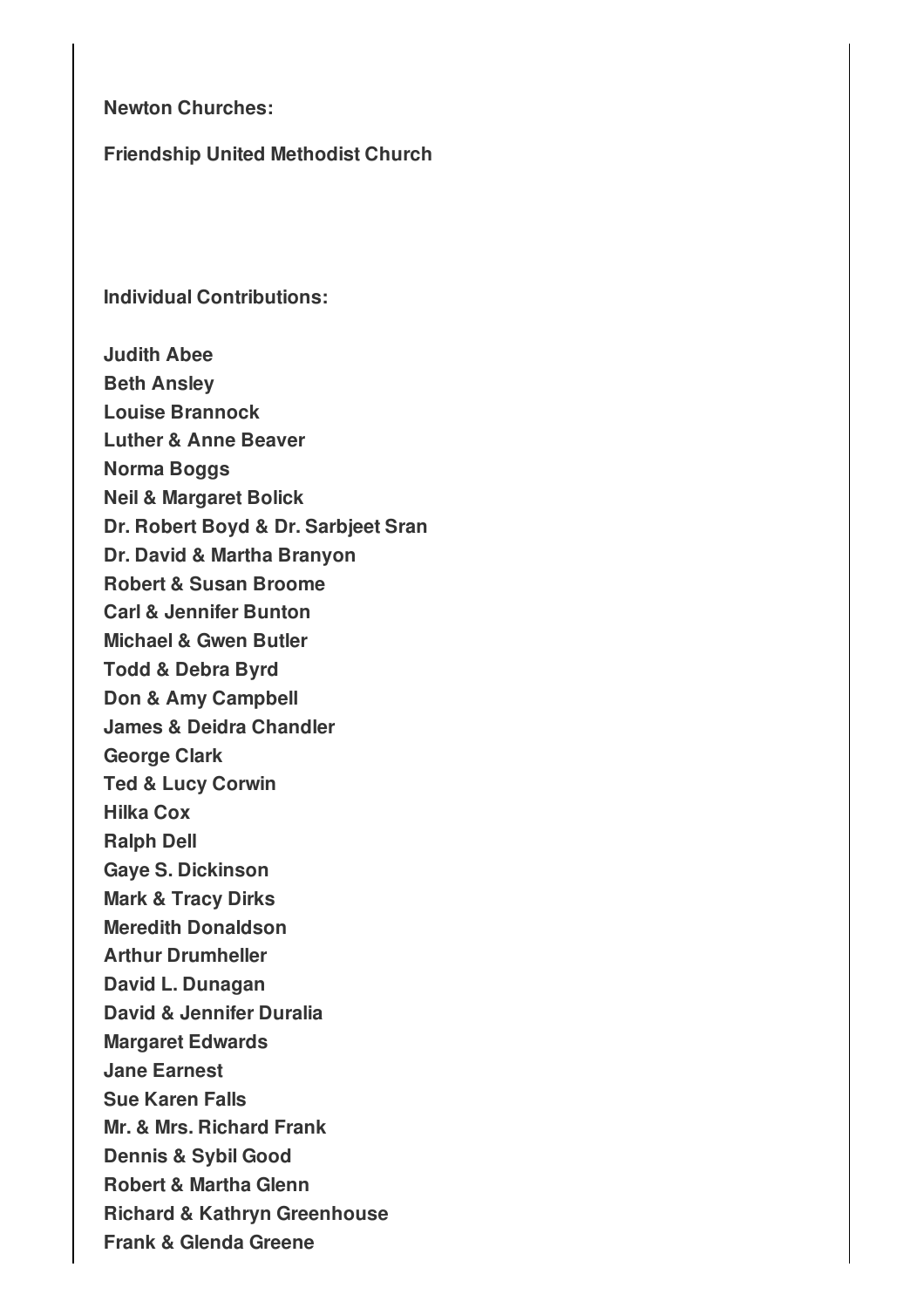**Dr. Kenneth & Peggeen Harbert Dr. Steven & Katheryn Harlan Jason & Kristin Herring Kim & Jane Howard Dr. & Mrs. Brad Huggins Jane F. Hunsucker Ron & Anita Knedlik Landon Lane, Jr. Charles & Lois Leonard Dr. Michael & Janet Lewis Laura Luckadoo Elizabeth Maricich Karen McDougal Kevin & Amber McIntosh Kelly Meier Marshall & Daphne Montgomery Dave & Elaine Myers Dorothy Obst Dr. Susan J. Pabst Judy Parks Mark & Trudy Perry Susanne Z. Quilici Floyd Reinhardt Rev. & Mrs. Henry Rendleman Jay Robison Charlie & Lee Rogers Craig & Katherine Sanders Bryan & Kathleen Setzler LaMar Shelly Mr. & Mrs. Fred Lee Sherrill, Jr. Pauline Shook Mr. & Mrs. Alex Shuford Hunt & Grace Shuford Martha Shumate Mary Snooks Steven & Lori Sparks Otto & Mimi Szentesi Mr. & Mrs. James Lee Teeter H. Lawrence Thomson, IV Shelly Thigpen Camilla P. Vanderzee Helen B. Walker**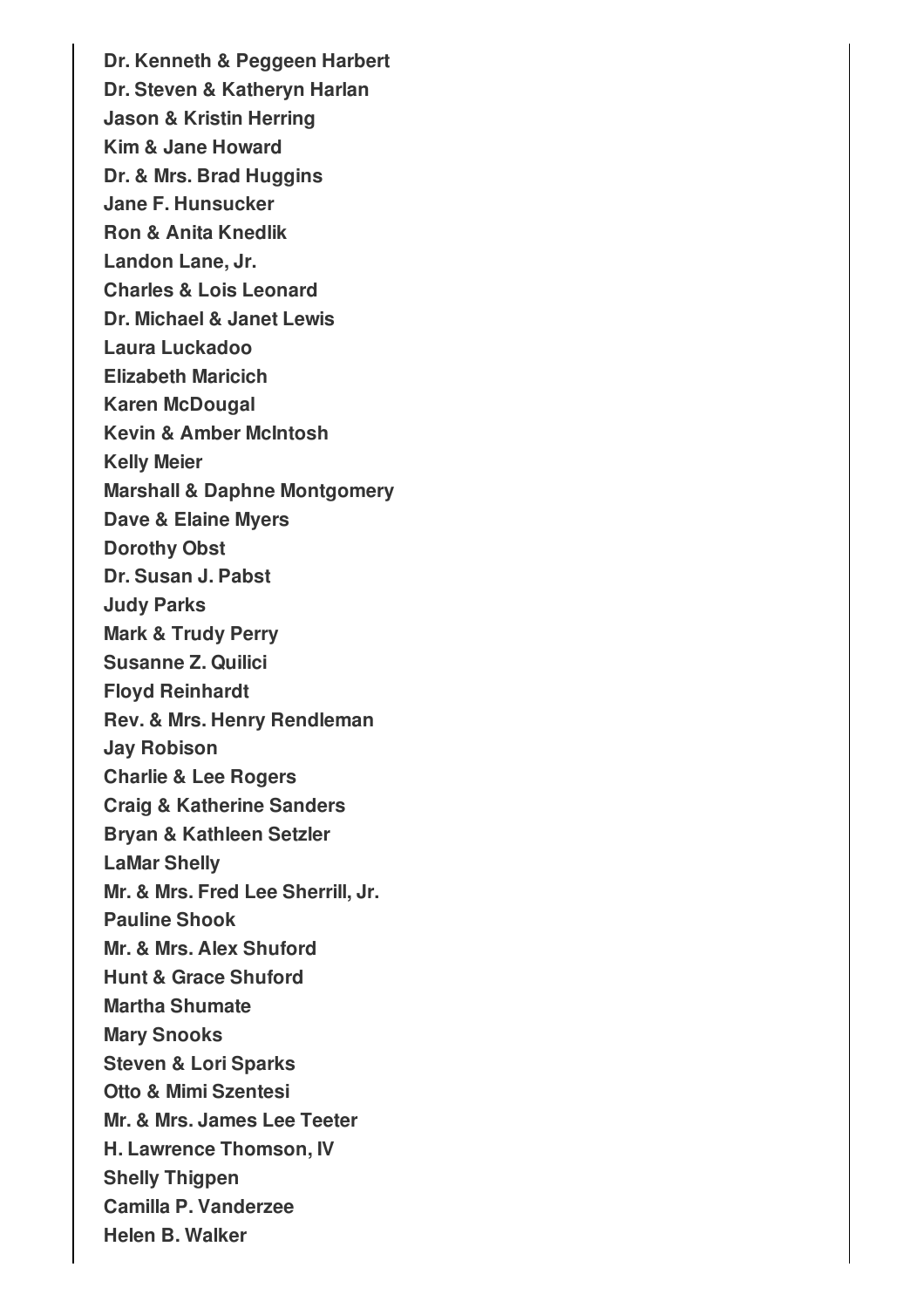**John & Celeste Watts Belve Weathers Carl & Eugenia Welch Faith Welch Pat Welch Dr. Robert Williams Alan & Anna Winesett Dr. & Mrs. Richard Yaussy Chip & Lynn Young**

**Business Contributions:**

**Atlas Computer Resources Capital Concepts Catawba Paper Box Co., Inc. Century Furniture, LLC Hickory Day School Hickory Mechanical, Inc. Skateland of Carolina Steve White Motors, Inc. Taylor & Viola Structural Engineers**

**Foundation Contributions:**

**Kenneth K. Millholland & Suzanne G. Millholland Endowment Fund**

- **Sharpe Donor Advised Fund**
- **The Griffin Foundation**
- **The Nancy & Udean Burk Foundation, Inc.**
- **The Yount Foundation**

**Honor Contributions:**

**In honor of friends by: Bill & Camille Gruman In honor of Mr. & Mrs. John Anderson by: Keith & Lynn Johnson In honor of Mr. & Mrs. Taylor Beld by: John & Susan Petersen In honor of Mr. & Mrs. Ben Belton by: Keith & Lynn Johnson In honor of Rick & Mary Berry by: Gail & Harry McComb In honor of Mr. & Mrs. Thomas Betzweiser by: Keith & Lynn Johnson In honor of Todd Byrd by: Meghan Lee In honor of Jan & Jerry Caldwell by: Gail & Harry McComb In honor of Mr. Maurice Capps by: Keith & Lynn Johnson In honor of Dr. & Mrs. John Lester Cloninger by: Keith & Lynn Johnson**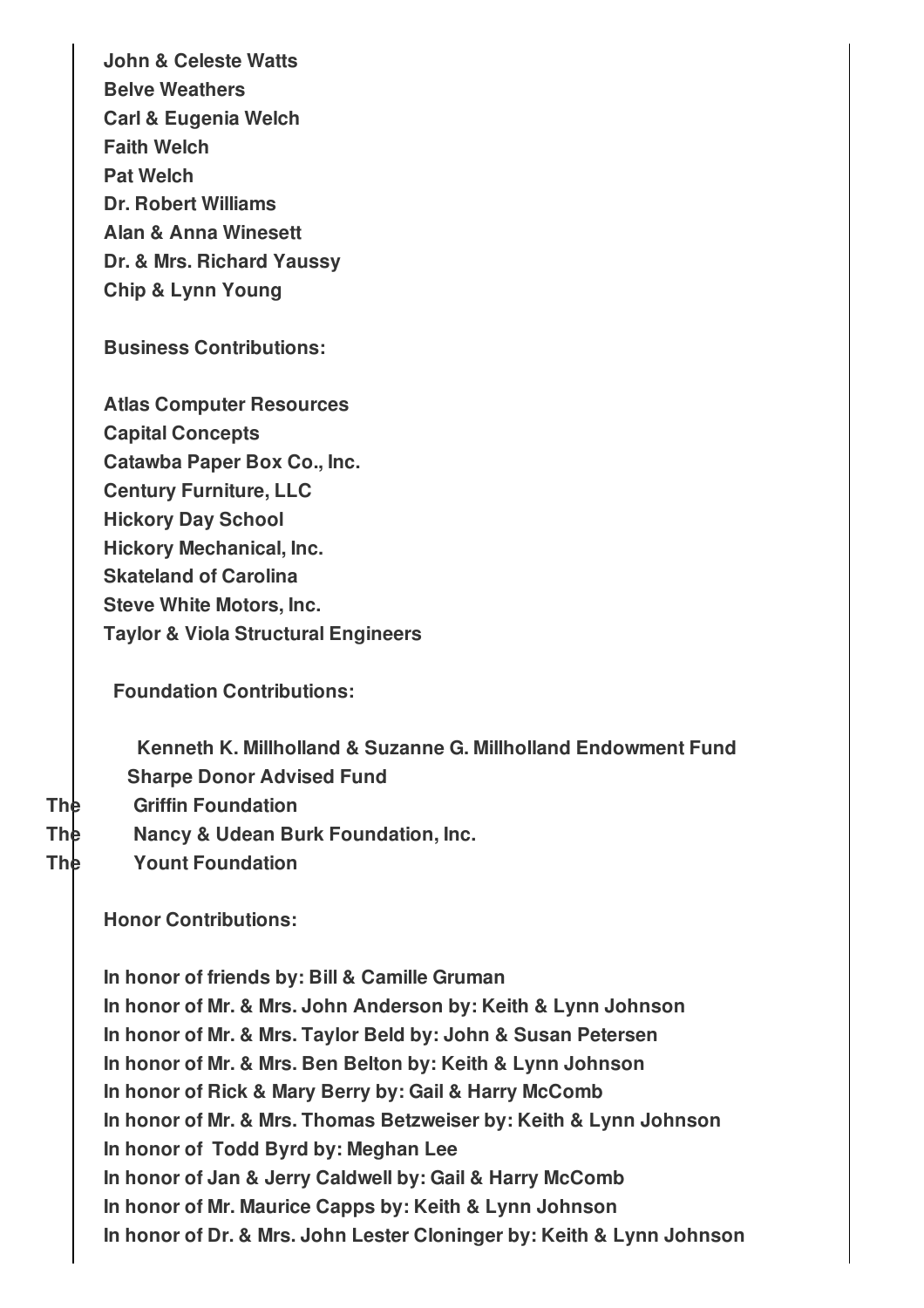**In honor of Greg & Sharon Coley by: Gail & Harry McComb In honor of Jane Earnest by: Cathy Cook In honor of Barb & Pete Eimer by: Gail & Harry McComb In honor of Mrs. Alice B. Davidson by: Keith & Lynn Johnson In honor of Mr. & Mrs. Ronald E. Deal by: Keith & Lynn Johnson In honor of Mrs. Conrad Flowers by: Keith & Lynn Johnson In honor of Rick Foster by: Teresa Foster In honor of Rick & Teresa Foster by: Tim & Kathy Hewitt In honor of Mr. & Mrs. Donald R. Fuller, Jr. and Carson Fuller by: Keith & Lynn Johnson In honor of Mr. & Mrs. Boyd George by: Keith & Lynn Johnson In honor of Mr. & Mrs. Gene Glaze by: Keith & Lynn Johnson In honor of Mr. & Mrs. John Hall by: Keith & Lynn Johnson In honor of Mr. & Mrs. Douglas Holman by: Keith & Lynn Johnson In honor of Tony Hanson & Catherine Hunsucker by: Gail & Harry McComb In honor of Mary & Kenny Hardee by: Gail & Harry McComb In honor of Vicki & George Hecht by: Gail & Harry McComb In honor of Ms. Sharon Hyder by: Keith & Lynn Johnson In honor of Jeanne & Willi Klappert by: Gail & Harry McComb In honor of Mr. & Mrs. Travis Moon by: Keith & Lynn Johnson In honor of Jane & Steve Mull by: Gail & Harry McComb In honor of Mr. & Mrs. Bryan Norris by: Keith & Lynn Johnson In honor of Mrs. Margie Owsley by: Keith & Lynn Johnson In honor of the Perrys by: Ann Reynolds In honor of Dr. & Mrs. William Pekman by: Keith & Lynn Johnson In honor of Ms. Katharyn Portwood by: Keith & Lynn Johnson In honor of Dr. Nitin Shenoy & Dr. Shetal A. Patel & family by: Keith & Lynn Johnson In honor of Mrs. Sara C. Shores by: Keith & Lynn Johnson In honor of Mr. & Mrs. Harley Shuford, Jr. by: Keith & Lynn Johnson In honor of Mrs. Donnis M. Sills by: Keith & Lynn Johnson In honor of Mrs. Audrey K. Smith & Mr. Stuart Smith by: Keith & Lynn Johnson In honor of Mrs. Charles Snipes by: Keith & Lynn Johnson In honor of Dr. Denice Stewart & Dr. Jeff Stewart by: Keith & Lynn Johnson In honor of Mr. & Mrs. James V. Tarlton by: Keith & Lynn Johnson In honor of Coco & Lee Teeter by: Gail & Harry McComb In honor of Lynn Young by: Charles & Elaine Young In honor of Mary Snooks by: John & Karla Blakey In honor of Mrs. Hubert Vanderzee by: Keith & Lynn Johnson In honor of Mr. & Mrs. Michael Waterson by: John & Susan Petersen In honor of Mr. & Mrs. Blake Waterson by: John & Susan Petersen In honor of Ms. Tiffany Waterson by: John & Susan Petersen**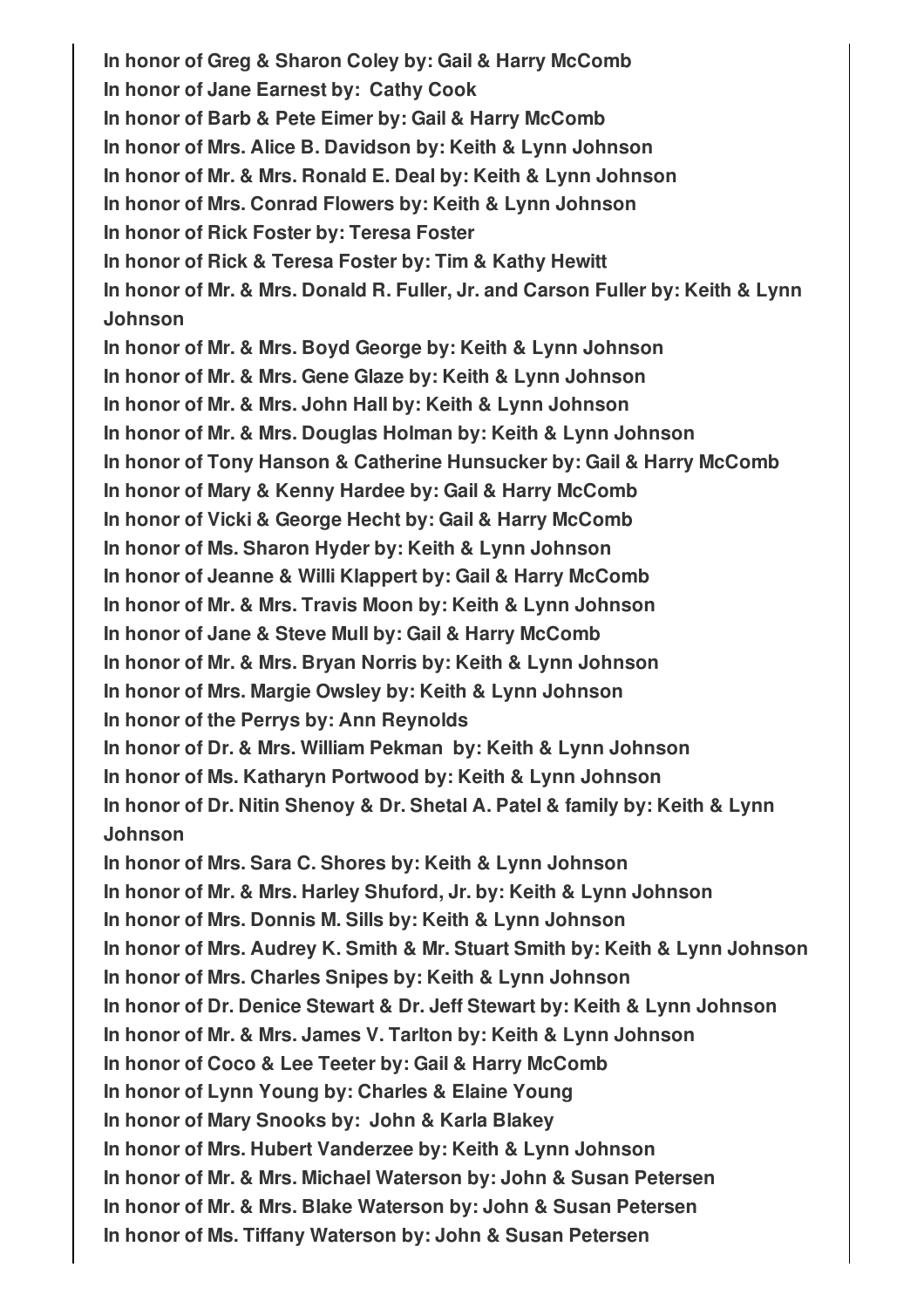**In honor of Mrs. Nancy J. Wilfong by: Keith & Lynn Johnson In honor of Mr. & Mrs. Douglas Wilkins by: Keith & Lynn Johnson In honor of Dr. & Mrs. Randal Williams by: Keith & Lynn Johnson In honor of Mrs. Meghan Young "from her family"**

**Memorial Contributions:**

**"In memory of our friends Mr. Michael Rheinheimer, Mr. & Mrs. Robert T. Hambrick, Mrs. Margaret C. Moring, Dr. K. Wayne Smith, Mr. Charles Snipes, Mrs. Maurice Capp, Dr. J. William Wotring, Jr. & Mrs. Vivian S. Wotring, and for the good works and contributions they made to the community" by: Keith & Lynn Johnson In memory of Kay Nash by: Rev. Thomas & Dianne Sanford In memory of Barbara Nunziata by: Patricia McKenna In memory of Pune Hunsucker by his daughter Catherine Hunsucker In memory of Charles Hunt Shuford by: Rev. Thomas & Dianne Sanford In memory of Charles Snipes by: Rev. Thomas & Dianne Sanford**

**In-Kind Contributions: \*We extend a heartfelt thank you to the community for the many in-kind donations to our agency.**

> **2875 Highland Ave. NE Hickory, NC 28601 Phone 828-324-9917 Fax 828-324-7701 Email fcc@familycare-center.org**

If you no longer wish to receive these emails, please reply to this message with "Unsubscribe" in the subject line or simply click on the following link: **Unsubscribe** 

Family Care Center 2875 Highland Ave. NE fcc@familycare-center.org